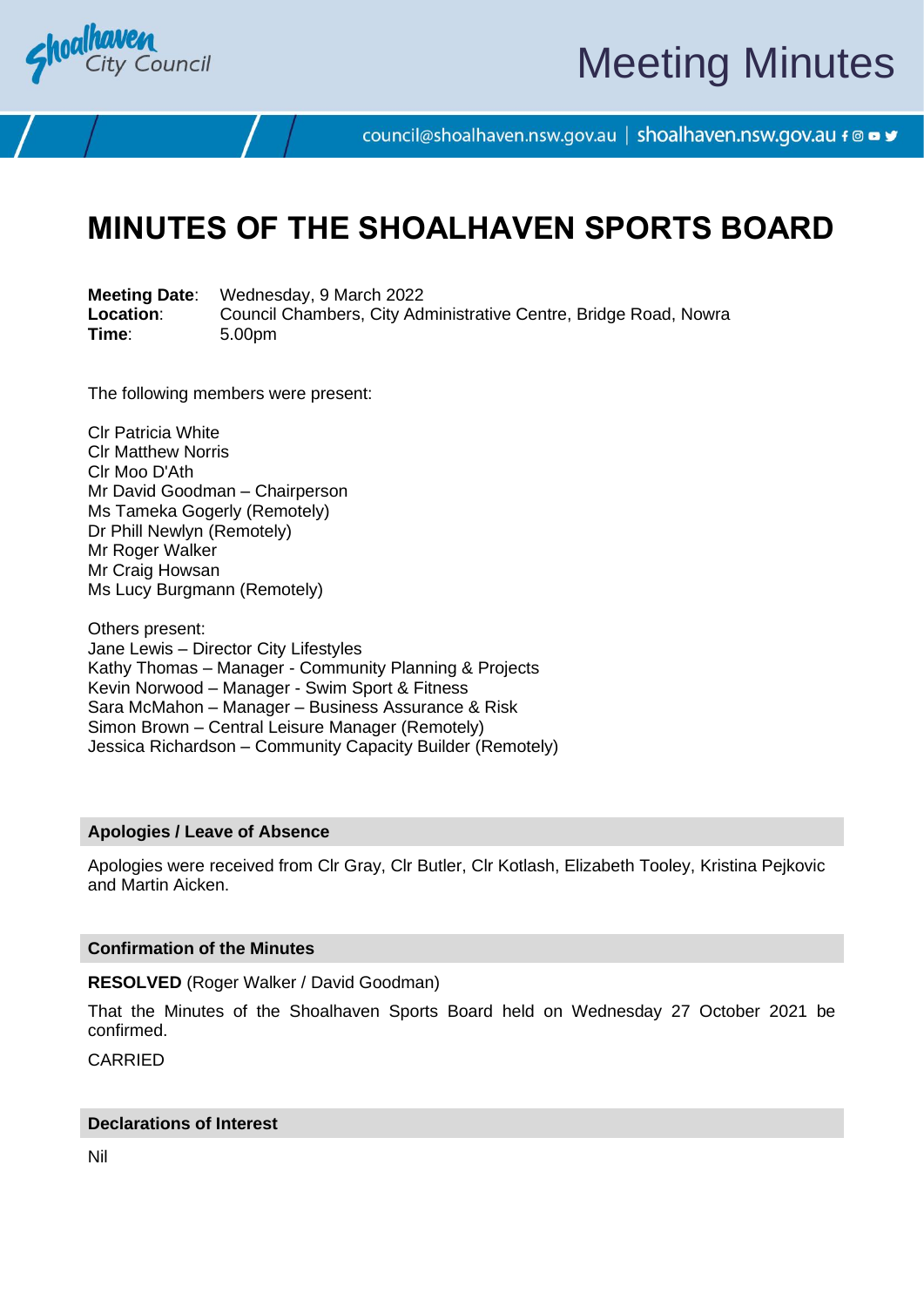

**HPERM Ref: D22/82145**

**D22/82152**

**D22/86894**

## **PRESENTATIONS**

#### **SB22.1 City Lifestyles Presentation - Overview of the Shoalhaven Sports Board**

Jane Lewis – Director City Lifestyles provided a presentation to the meeting including an overview of the Shoalhaven Sports Board.

A copy of the presentation will be forwarded to the members for information.

#### **SB22.2 Presentation - Governance - Brief Induction HPERM Ref: HPERM Ref:**

Sara McMahon – Business Assurance & Risk Manager provided a presentation to the Board with an overview of the:

- Code of Conduct
- Code of Meeting Practice
- Delegations
- Declaration of Interests

A copy of the presentation will be forwarded to members for information.

| <b>SB22.3</b> | NSW Office of Sport - Update | <b>HPERM Ref:</b> |
|---------------|------------------------------|-------------------|
|               |                              |                   |

Catherine Campbell – representative from the NSW Office of Sport provided a verbal update regarding the:

- *Illawarra Shoalhaven Sport and Active Recreation Plan* 

*[https://www.sport.nsw.gov.au/sites/default/files/2021-04/illawarra-shoalhaven-regional-sport-and](https://www.sport.nsw.gov.au/sites/default/files/2021-04/illawarra-shoalhaven-regional-sport-and-active-recreation-plan.pdf)[active-recreation-plan.pdf](https://www.sport.nsw.gov.au/sites/default/files/2021-04/illawarra-shoalhaven-regional-sport-and-active-recreation-plan.pdf)*

A copy of the presentation provided by Catherine Campbell will be forwarded to the members for information.

# **REPORTS**

**SB22.4 Notification of Council Resolution - Shoalhaven Sports Board Re-establishment HPERM Ref: D22/82182**

#### **Recommendation (Item to be determined under delegated authority)**

That the Shoalhaven Sports Board receive the Notification of Council Resolution – Shoalhaven Sports Board Re-establishment report for information.

#### **RESOLVED** (Clr White / Craig Howsan)

That the Shoalhaven Sports Board receive the Notification of Council Resolution – Shoalhaven Sports Board Re-establishment report for information.

CARRIED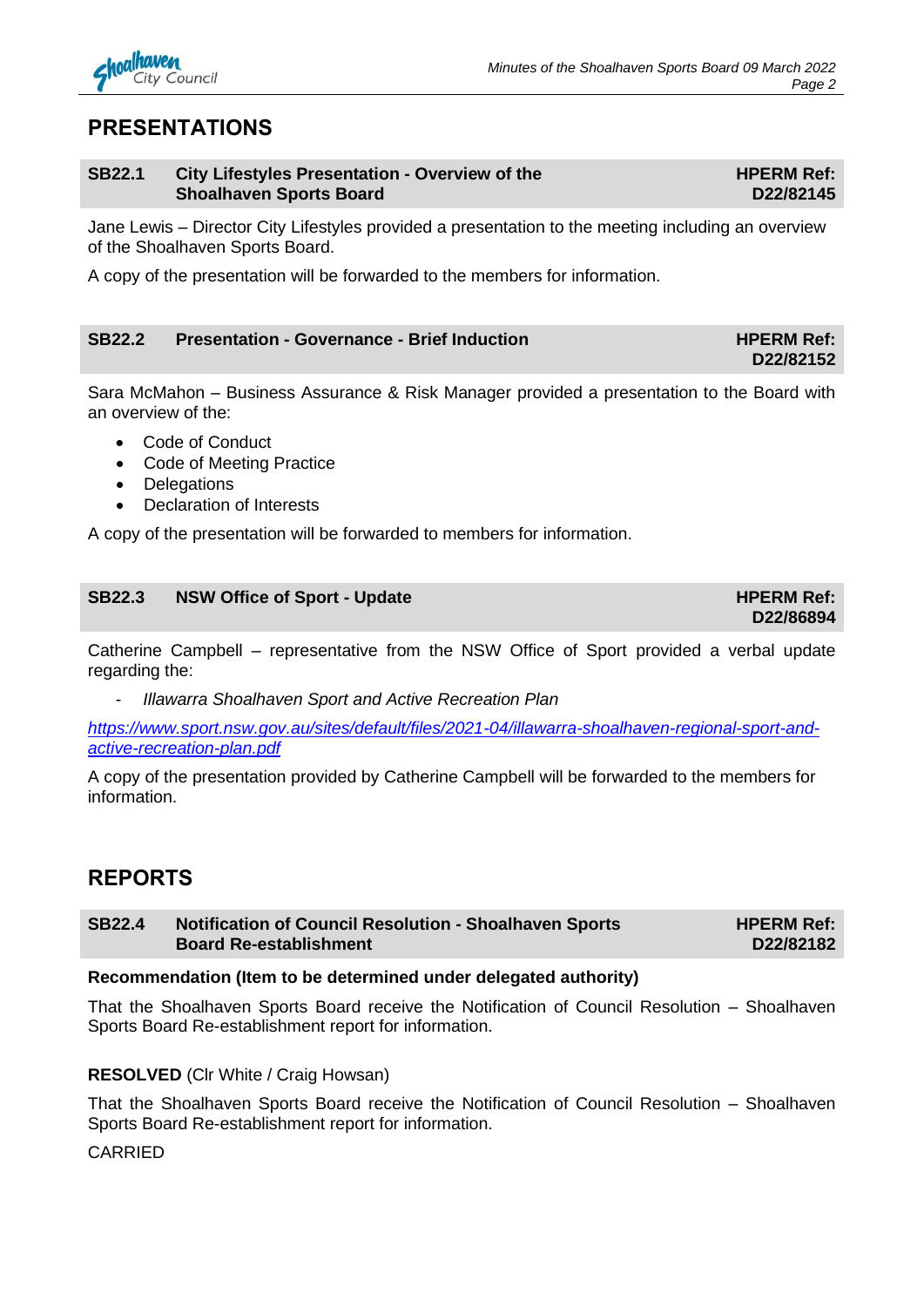#### **SB22.5 2022 NSW Aboriginal Rugby League Knockout - Event Update**

#### **HPERM Ref: D22/46650**

Kevin Norwood – Manager - Swim Sport & Fitness addressed the meeting and advised that the 2022 NSW Aboriginal Rugby League Knockout was to be held in Bomaderry, however due to the work at Artie Smith Oval the event can no longer be held at that site. Staff have been consulting with many groups and have put forward a number of options including holding the event at Rugby Park.

Staff advised that new irrigation, drainage and floodlighting have been installed at Bomaderry.

Extensive upgrades at Rugby Park which include field extensions to enable full size NRL field games to be held at the site, in addition to car park works and the main access road. The works have commenced, however, there has been delays due to recent rain, delivery of material and due to COVID.

Jane Lewis – Director City Lifestyles added that when the works are complete at the above locations, the Shoalhaven will be home to a significant number of high quality venues.

#### **Recommendation (Item to be determined under delegated authority):**

That the Shoalhaven Sports Board endorse this report for information on the 2022 NSW Aboriginal Rugby League Knockout.

#### **RESOLVED** (Roger Walker / David Goodman)

That the Shoalhaven Sports Board endorse this report for information on the 2022 NSW Aboriginal Rugby League Knockout.

**CARRIED** 

#### **SB22.6 Nowra High School Sporting Fields - Council Direction for Termination of Licence**

**HPERM Ref: D22/54607**

Kevin Norwood – Manager Swim Sport & Fitness addressed the meeting and advised that he had been in contact with the Principal and advised of Council's intention to cease mowing the sporting fields located on the land at the rear of Nowra High School.

Clr White raised the point of the fields require repair and questioned whether it was Council's responsibility and the cost to bring the fields up to standard prior to returning the fields back to DOE.

Staff advised that Council is able to assist with the ongoing interim maintenance.

#### **Recommendation**

That Council:

- 1. Make arrangements to advise the Director NSW Department of Education of Council's intention to terminate the current licence agreement over NSW Department of Education's open space fields at the rear of Nowra High School, Moss Street, Nowra.
- 2. Redistribute annual savings (\$20,000) from licence termination towards the maintenance and upkeep of Council owned and managed sporting assets.

#### **RECOMMENDATION** (Clr White / Roger Walker)

That Council:

1. Make arrangements to advise the Director – NSW Department of Education of Council's intention to terminate the current licence agreement over NSW Department of Education's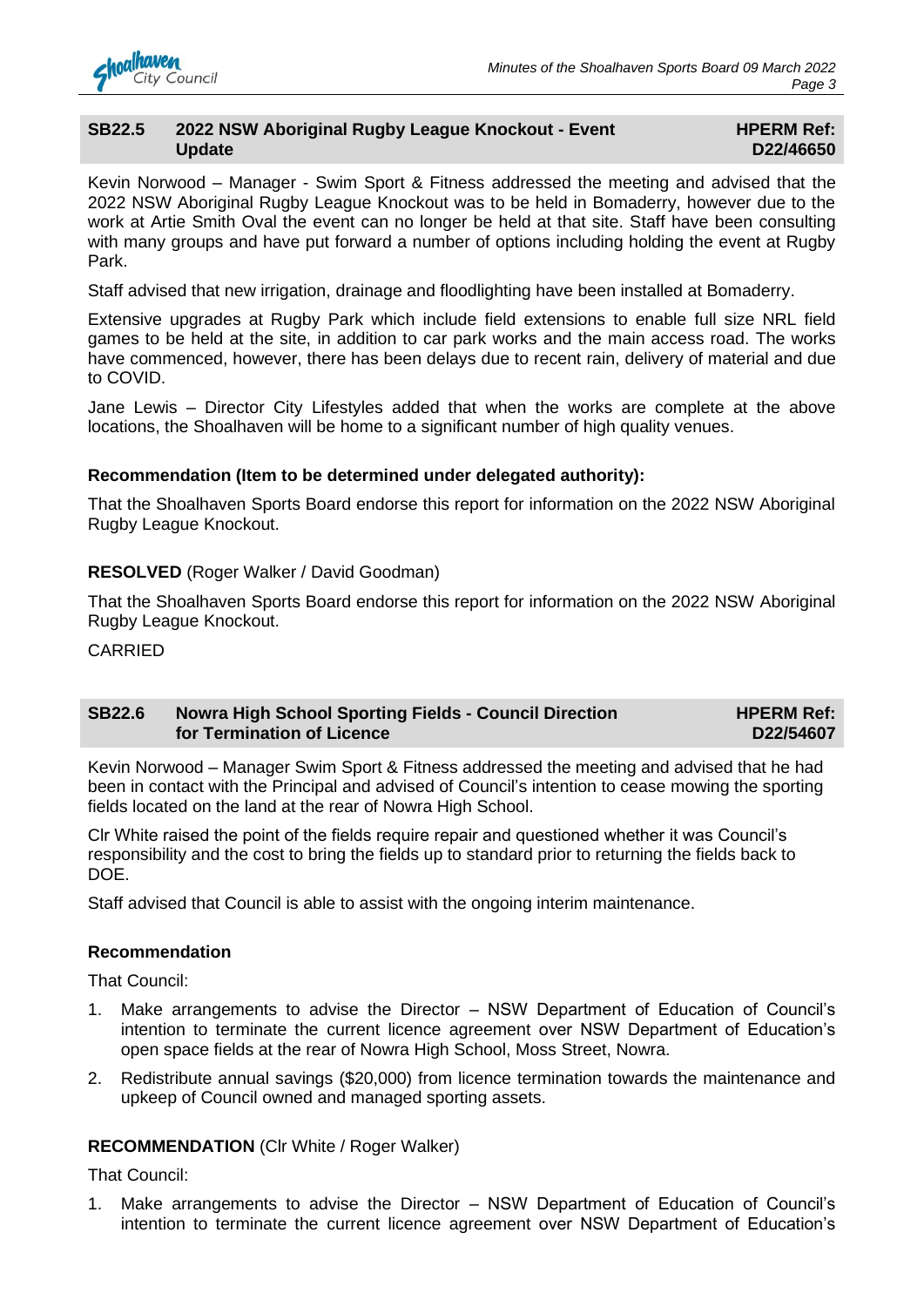

open space fields at the rear of Nowra High School, Moss Street, Nowra.

2. Redistribute annual savings (\$20,000) from licence termination towards the maintenance and upkeep of Council owned and managed sporting assets.

**CARRIED** 

| <b>SB22.7</b> | Shoalhaven Sports Board - Current Projects Update | <b>HPERM Ref:</b> |
|---------------|---------------------------------------------------|-------------------|
|               |                                                   | D22/84953         |

The members discussed the current status of the amenities block at the Pump Track at Shoalhaven Heads. It was noted that the design for the amenities block is almost finalised and will be receiving a cost estimate shortly.

A question was raised regarding whether a Cultural Assessment has been completed. Council Staff advised that the first step is a Review of Environmental Factors (REF) and depending on the result of the REF, that may trigger a further Cultural Assessment.

Clr White and members thanked staff for the detailed report.

Kathy Thomas advised that she will provide information in relation to the Aboriginal Impact Assessment Criteria and when that is triggered.

#### **Recommendation (Item to be determined under delegated authority)**

That Shoalhaven Sports Board accept the Current Projects Update report for information.

**RESOLVED** (Phill Newlyn / Craig Howsan)

That Shoalhaven Sports Board:

- 1. Accept the Current Projects Update report for information.
- 2. Receive information in relation to the Aboriginal Impact Assessment Criteria and when that is triggered for the amenities block at Shoalhaven Heads Pump Track.

CARRIED

#### **SB22.8 Council Directed Projects - Policy Preparation <b>HPERM Ref: HPERM Ref:**

**D22/87148**

#### **Recommendation (Item to be determined under delegated authority)**

That the Sports Board:

- 1. Note the current Community Infrastructure Guidelines which provide information to groups seeking assistance with community driven infrastructure projects:
- 2. Support the establishment of a working group and nominate three (3) Sports Board members to work with representatives from the Community Planning and Projects Staff to consider an appropriate governance framework:
	- *i. Insert Sports Board Member Name at meeting*
	- *ii. Insert Sports Board Member Name at meeting*
	- *iii. Insert Sports Board Member Name at meeting*
- 3. The working party consider the current Community Infrastructure Guidelines and the requirement to develop a specific Policy for community groups to undertake work on behalf of Council on Council owned or managed land
- 4. A future report be received by the Sports Board with the recommended way forward with a draft document and governance framework to provide clear direction for our community.